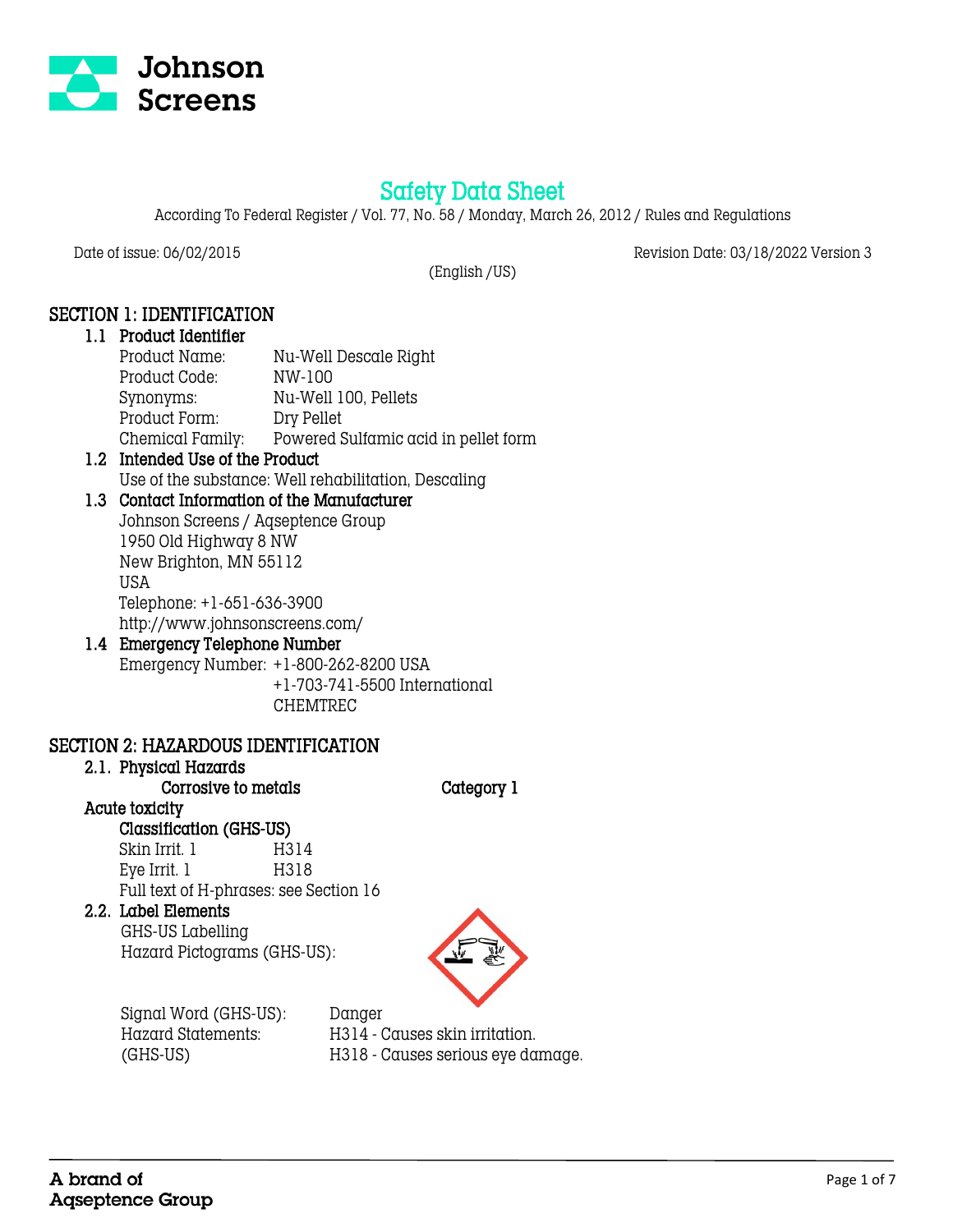

- Precautionary Statements: P234 Keep in original container.
	- (GHS-US) P264 Wash hands, forearms, and exposed areas thoroughly after handling.
		- P280 Wear eye protection, face protection, protective clothing, protective gloves.
		- P301+P330+P331 If swallowed: rinse mouth. Do NOT induce vomiting.
		- P303+P361+P353 If on skin (or hair): Take off immediately all contaminated clothing. Rinse skin with water/shower.
		- P304+P340 If inhaled: Remove person to fresh air and keep at rest in  $\alpha$ position comfortable for breathing.
		- P305+P351+P338 If in eyes: Rinse cautiously with water for several minutes. Remove contact lenses, if present and easy to do. Continue rinsing.
		- P310 Immediately call a POISON CONTROL CENTER, or a doctor.
		- P321 Specific treatment (see Section 4 on this SDS).
		- P363 Wash contaminated clothing before reuse.
		- P390 Absorb spillage to prevent material damage.
		- P501 Dispose of contents/container in accordance with local, regional, national, and international regulations.

#### 2.3. Other Hazards

 Exposure may aggravate those with pre-existing eye, skin, or respiratory conditions. If involved in a fire and thermal decomposition occurs, potential toxic and acrid vapors may be released.

2.4 Unknown Acute Toxicity (GHS-US) No data available

### SECTION 3: COMPOSISTION/INFORMATION ON INGREDIENTS

- 3.1 Substance: Not Applicable
- 3.2 Mixture

| Name             | Product Identifier | Percentage  | Classification (GHS-US)                 |
|------------------|--------------------|-------------|-----------------------------------------|
| Sulfamic Acid    | CAS No. 5329-14-6  | $>70\%$     | Skin Corr. 1C, H314<br>Eye Dam. 1, H318 |
| Activating Agent | Proprietary        | Proprietary | Not classified                          |
| Inert binder     | Proprietary        | Proprietary | Not classified                          |

See Section 16 for the full text of H-phrases.

#### 3.3 PFAS, PFOS, PFC Statement

There are no Perfluorooctanoic Acid (PFOA), Perfluorooctyl Sulfonate (PFOS) or Other Perfluorinated Chemicals (PFCs) in the NW-100 product.

### SECTION 4: FIRST AID MEASURES

#### 4.1 Description of First Aid Measures

First-aid Measures General: Never give anything by mouth to an unconscious person. If you feel unwell, seek medical advice (show the label if possible).

First-aid Measures after Inhalation: Keep at rest and in a position comfortable for breathing. Seek medical attention. Symptoms may be delayed.

First-aid Measures after Skin Contact: Remove/Take off immediately all contaminated clothing. Immediately flush skin with plenty of water and mild soap for at least 30 minutes. Seek medical advice/attention. Wash contaminated clothing before reuse.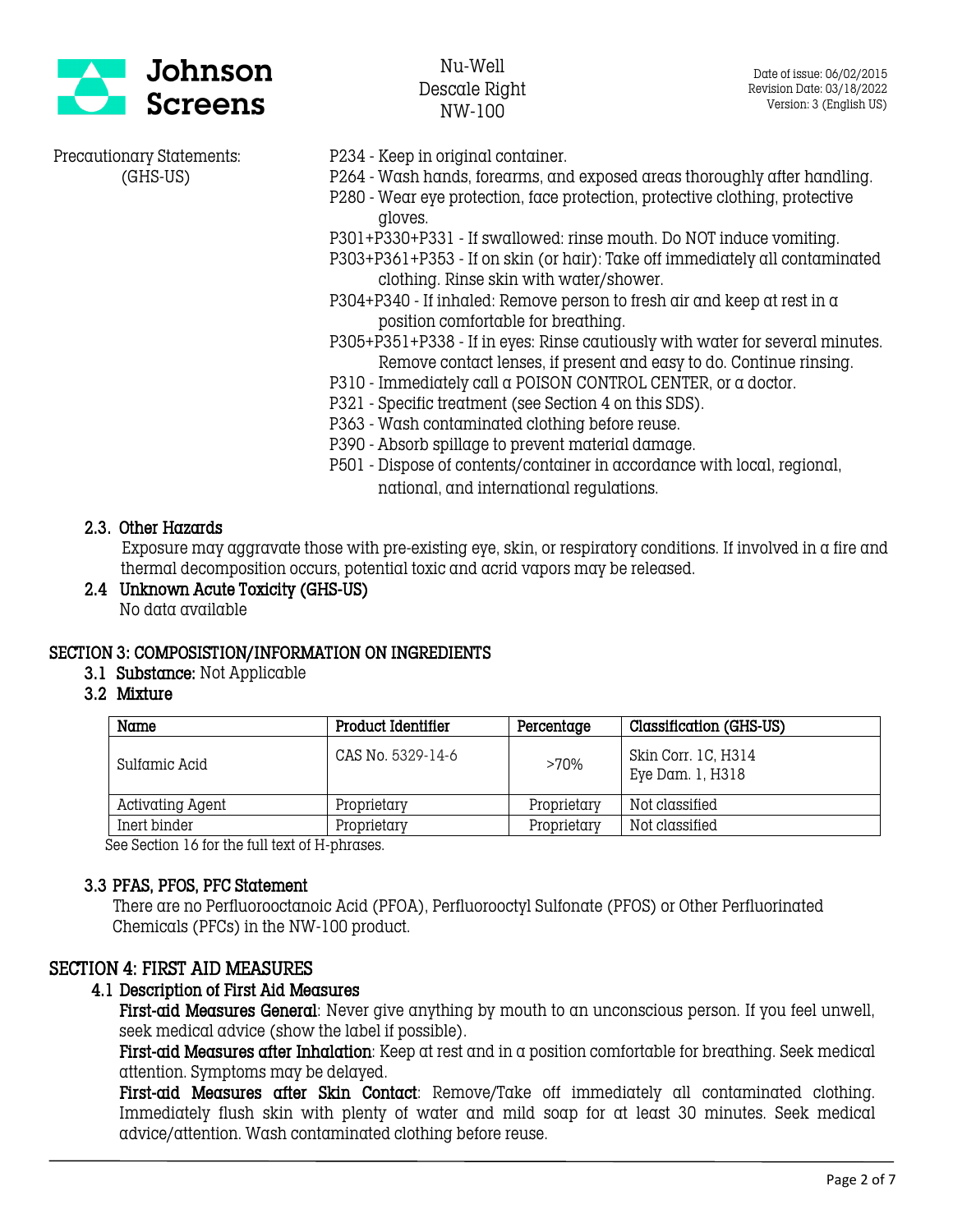

First-aid Measures after Eye Contact: Immediately rinse with water for a prolonged period while holding the eyelids wide open. Rinse cautiously with water for several minutes. Remove contact lenses, if present and easy to do. Continue rinsing for at least 30 minutes. Immediately call a POISON CENTER or doctor/physician.

First-aid Measures after Ingestion: Rinse mouth thoroughly with water. Do NOT induce vomiting. Seek medical attention immediately.

#### 4.2 Most Important symptoms and effects, both acute and delayed

Symptoms/Injuries: Causes mild skin irritation and possible severe eye irritation.

Symptoms/Injuries after Inhalation: Inhalation may cause immediate severe irritation progressing quickly to chemical burns. Corrosive to mucus membranes. Corrosive to the respiratory tract. Symptoms may be delayed.

Symptoms/Injuries after Skin Contact: Causes severe skin irritation.

Symptoms/Injuries after Eye Contact: Causes serious eye irritation.

 Symptoms/Injuries after Ingestion: May cause irritation of the linings of the mouth, throat, and gastrointestinal tract. Ingestion of a large quantity of this material could result in serious health hazard. Chronic Symptoms: None expected under normal conditions of use.

# 4.3 Indication of any Immediate Medical Attention and Special Treatment Needed

If you feel unwell, seek medical advice (show the label where possible).

## SECTION 5: FIRE FIGHTING MEASURES

## 5.1 Extinguishing Media

Suitable Extinguishing Media: Use extinguishing media appropriate for surrounding fire, water spray or fog, foam, carbon dioxide and dry chemical.

Unsuitable Extinguishing Media: Do not use a heavy water stream. Use of heavy stream of water may spread product.

5.2. Special Hazards Arising From the Substance or Mixture Fire Hazard: Not flammable. Explosion Hazard: Product is not explosive.

5.3. Advice for Firefighters Precautionary Measures Fire: Exercise caution when fighting any chemical fire. Under fire conditions, hazardous fumes will be present. Sulfur dioxide, sulfur trioxide, and ammonia gas may be released in a fire.

Firefighting Instructions: Keep upwind. Use water spray or fog for cooling exposed containers.

 Protection During Firefighting: Firefighters must use full bunker gear including NIOSH-approved positive pressure self-contained breathing apparatus to protect against potential hazardous combustion or decomposition products and oxygen deficiencies. Evacuate area and fight the fire from a maximum distance or use unmanned hose holders or monitor nozzles. Cover pooling liquid with foam. Containers can build pressure if exposed to radiant heat; cool adjacent containers with flooding quantities of water until well after the fire is out. Withdraw immediately from the area if there is a rising sound from a venting safety device or discoloration of vessels, tanks, or pipelines.

### SECTION 6: ACCIDENTAL RELEASE MEASURES

### 6.1 Personal Precautions, Protective Equipment and Emergency Procedures

General Measures: Avoid all unnecessary exposure. Do not get in eyes, on skin, or on clothing.

### 6.1.1 For Non-emergency Personnel

Protective Equipment: Use appropriate personal protection equipment (PPE). Emergency Procedures: Evacuate unnecessary personnel. Keep upwind.

6.1.2 For Emergency Responders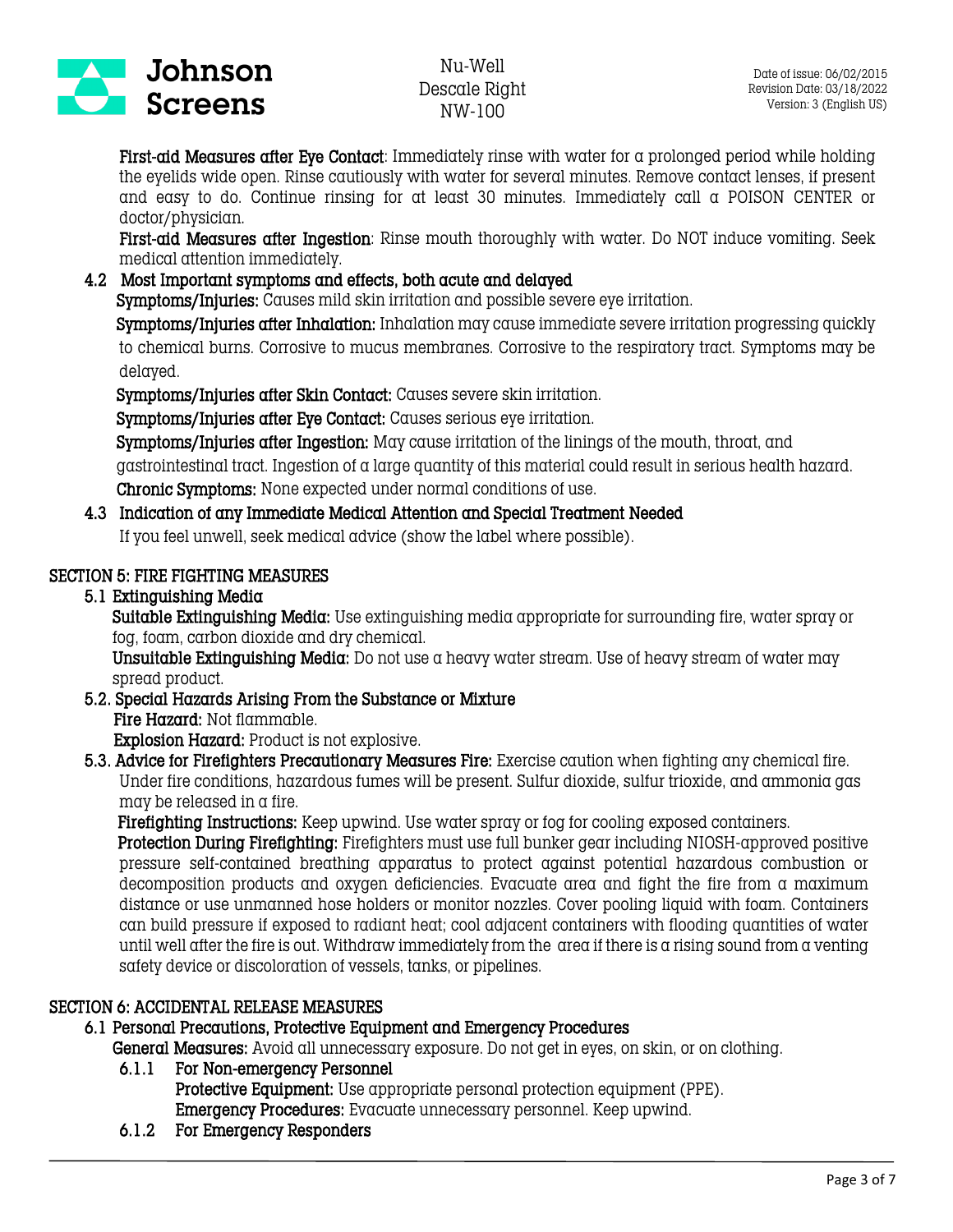

Protective Equipment: Equip cleanup crew with proper protection.

Emergency Procedures: Upon arrival at the scene, a first responder is expected to recognize the presence of dangerous goods, protect oneself and the public, secure the area, and call for the assistance of trained personnel as soon as conditions permit.

#### 6.2 Environmental Precautions

Avoid unnecessary release into the environment. Notify authorities if undiluted product enters sewers or public waters.

6.3 Methods and Material for Containment and Cleaning Up for Containment Recover salvageable product in bags or containers. Unsalvageable material may be shoveled or swept up for recovery or disposal. Avoid breathing dust. Dike and dissolve residue in water. Neutralize with alkali before flushing to sewer.

All disposal methods must be in compliance with all Federal, State, Local and Provincial laws and regulations. Regulations may vary in different locations. Waste characterizations and compliance with applicable laws are the responsibility solely of the waste generator.

#### 6.4 Reference to Other Sections

 See Section 8, Exposure Controls and Personal Protection. Concerning disposal elimination after cleaning, see Section 13.

#### SECTION 7: HANDLING AND STORAGE

#### 7.1 Precautions for Safe Handling

Hygiene Measures: Handle in accordance with good industrial hygiene and safety procedures. Minimize skin contact. Always wash your hands immediately after handling this product, and once again before leaving the workplace. Contaminated work clothing should not be allowed out of the workplace. Wash contaminated clothing before reuse. Do not eat, drink, or smoke in areas where product is used.

Storage Conditions: Store in a dry, cool, and well-ventilated area. Keep container closed when not in use. Prevent absorption of moisture and possible caking.

#### 7.2 Conditions for Safe Storage, Including Any Incompatibilities

Technical Measures: Observe all regulations and local requirements regarding storage of containers. Container remains hazardous when empty, unless properly cleaned. Empty containers retain product residues. Store away from cyanides, sulfides, chlorine, hypochlorous acid, hypochlorites or alkalis.

#### SECTION 8: EXPOSURE CONTROLS/PERSONAL PROTECTION

#### 8.1 Control Parameters

For substances listed in Section 3 that are not listed here, there are no established exposure limits from the manufacturer, supplier, importer, or the appropriate advisory agency including: ACGIH (TLV), NIOSH (REL), or OSHA (PEL).

#### Sulfamic Acid (CAS No. 5329-14-6)

USA OSHA: PEL: TWA  $15 \text{ mg/m}^3$ USA ACGIH: None USA NIOSH: None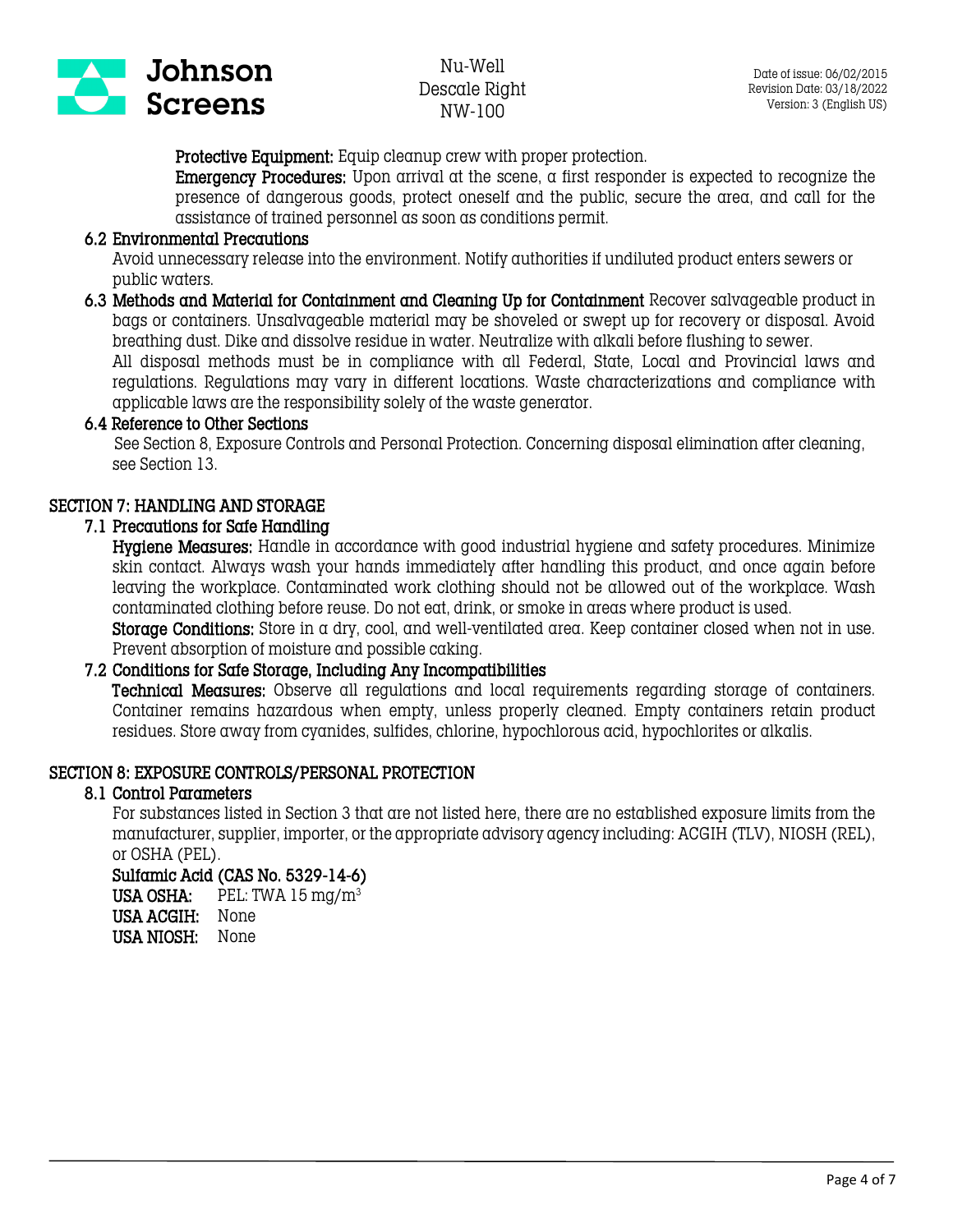

# 8.2 Exposure Controls

Personal Protective Equipment: Protective goggles. Gloves.

Appropriate Engineering Controls: Emergency eye wash fountain should be available in the immediate vicinity of any potential exposure. Ensure adequate ventilations, especially in confined areas. Ensure all national/local regulations are observed.

Insufficient ventilation: wear respiratory protection.



Hand Protection: Impermeable protective gloves. Eye Protection: Chemical safety goggles.

Skin and Body Protection: Wear suitable protective clothing. Respiratory Protection: Use a NIOSH approved respirator or self-contained-breathingapparatus whenever exposure may exceed established Occupational Exposure Limits.

 Environmental Exposure Controls: Do not allow the product to be released into the environment. Consumer Exposure Controls: Do not eat, drink, or smoke during use.

### SECTION 9: PHYSICAL AND CHEMICAL PROPERTIES

#### 9.1 Information on Basic Physical and Chemical Properties

| Physical State:                                  | Solid Pellet  |  |
|--------------------------------------------------|---------------|--|
| Appearance:                                      | Yellow-Brown  |  |
| pH (Aqueous):                                    | 1.18          |  |
| Boiling point:                                   | 160°C (320°F) |  |
| Vapor Density: Air=I                             | N/D           |  |
| Solubility in water:                             | Complete      |  |
| 9.2 Other Information: No additional information |               |  |

Physical States: Slight chemical odor: Auto Ignition Temp: Non-detect (none) Specific Gravity:  $2.1 \text{ at } 20^{\circ}$ C (68°F) Melting Point: 131°C (268°F) Vapor Pressure: None Volatile Percentage: N/D

# SECTION 10: STABILITY AND REACTIVITY

10.1 Reactivity: Hazardous reactions will not occur under normal conditions.

- 10.2 Chemical Stability: Stable under recommended handling and storage conditions (see Section 7).
- 10.3 Possibility of Hazardous Reactions: Hazardous polymerization will not occur.
- 10.4 Conditions to Avoid: At elevated temperatures, concentrated aqueous solution hydrolyzes rapidly generating heat and steam.
- 10.5 Incompatible Materials: Inorganic bases, alkalis, nitrates, nitrites, cyanides, sulfides, chlorates, chlorine, hypochlorous acid and sodium hypochlorite.
- 10.6 Hazardous Decomposition Products: Sulfur dioxide, sulfur trioxide and ammonia.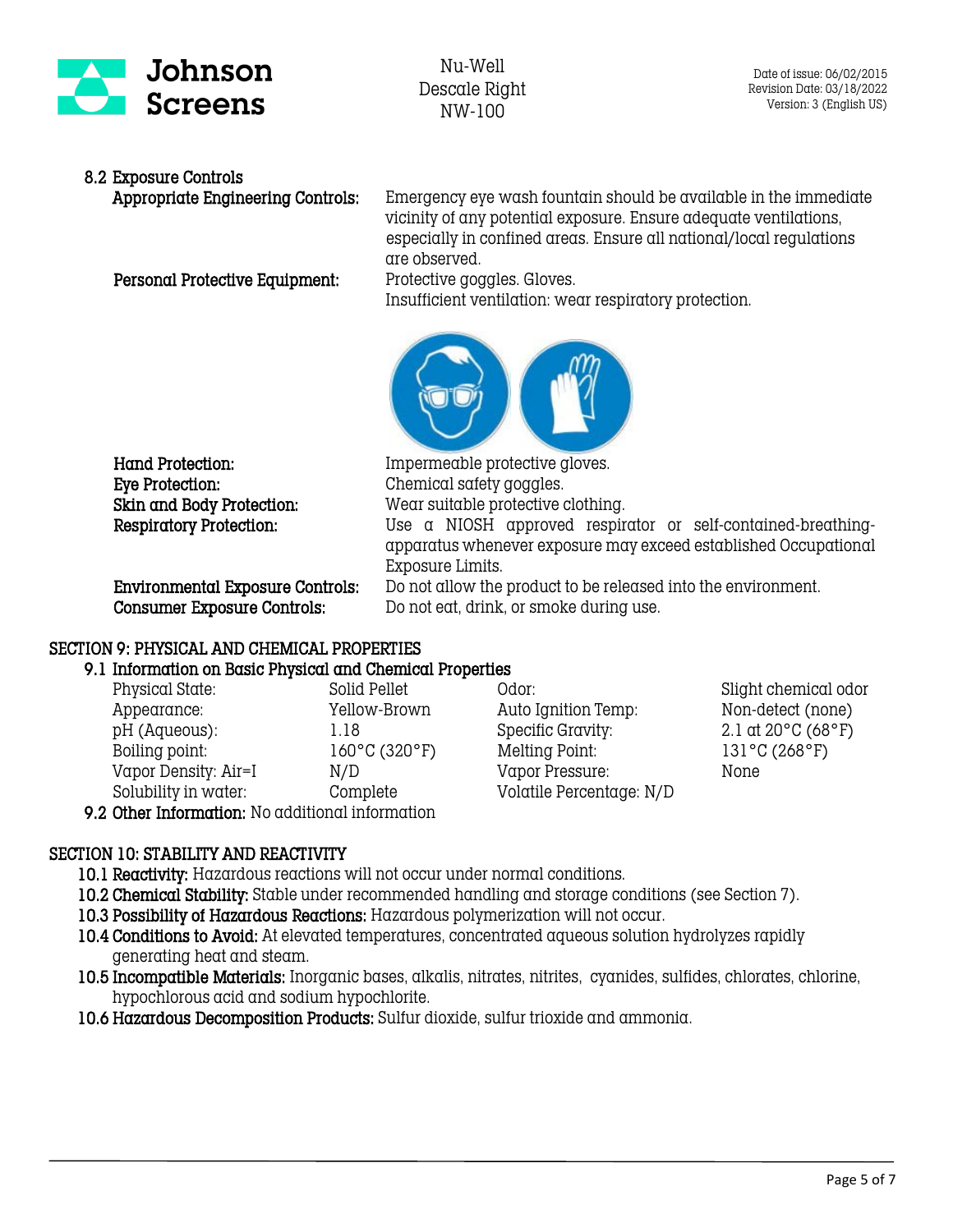

## SECTION 11: TOXICOLOGICAL INFORMATION

### 11.1 Information on Toxicological Effects

Inhalation – Chronic: Irritation of mouth and throat. Skin Contact – Acute: Mild irritation if not washed off. Skin Contact – Chronic: Moderate irritation. Eye Contact – Acute: Severe damage from dry powder. Ingestion – Acute: LD50 oral rat; 1600 mg/kg Ingestion – Chronic: Doses higher then 10% will cause lesions on glandular part of stomach. Carcinogenicity: Not Classified. Reproductive Toxicity: Not Classified. Neurotoxicity: No systemic effects.

#### SECTION 12: ECOLOGICAL INFORMATION

12.1 Toxicity

Ecology – General: This product is considered a strong acid and as such its effect on the environment would be no different than other material of a strong nature. All acids should be neutralized with a caustic or alkaline material to reduce their impact on the environment. The primary consideration of this product in regards to ecology would be the low acidic pH.

### SECTION 13: DISPOSAL CONSIDERATIONS

### 13.1 Waste Treatment Methods

 Sewage Disposal Recommendations: Neutralize with alkalis. Neutralized liquid may be run to industrial sewer with solids dispatched to an approved waste disposal facility in conformance with local, state, and federal regulations. When working with solution and possible splashing, wear suitable eye, face, and body protection.

 Waste Disposal Recommendations: Material that cannot be used or chemically reprocessed and empty containers should be disposed of in accordance with all applicable regulations. Product containers should be thoroughly emptied before disposal. Generators of waste material are required to evaluate all waste for compliance with RCRA and any local disposal procedures and regulations. NOTE: State and local regulations may be more stringent than federal regulations.

# SECTION 14: TRANSPORTATION INFORMATION

#### 14.1 In Accordance with DOT

Not regulated as a hazardous material by the US Dept. of Transportation (DOT) 49CFR 172.101 Hazardous Materials Table Proper Shipping Name: Sulfamic Acid Mixture Hazard Class: Class 8

 Identification Number: UN2967 Label Codes: Corrosive Packing Group: III

#### 14.2 In Accordance Canadian TDG Proper Shipping Name: Sulfamic Acid Mixture Hazard Class: Class 8 Identification Number: UN2967 Label Codes: Corrosive

Packing Group: III